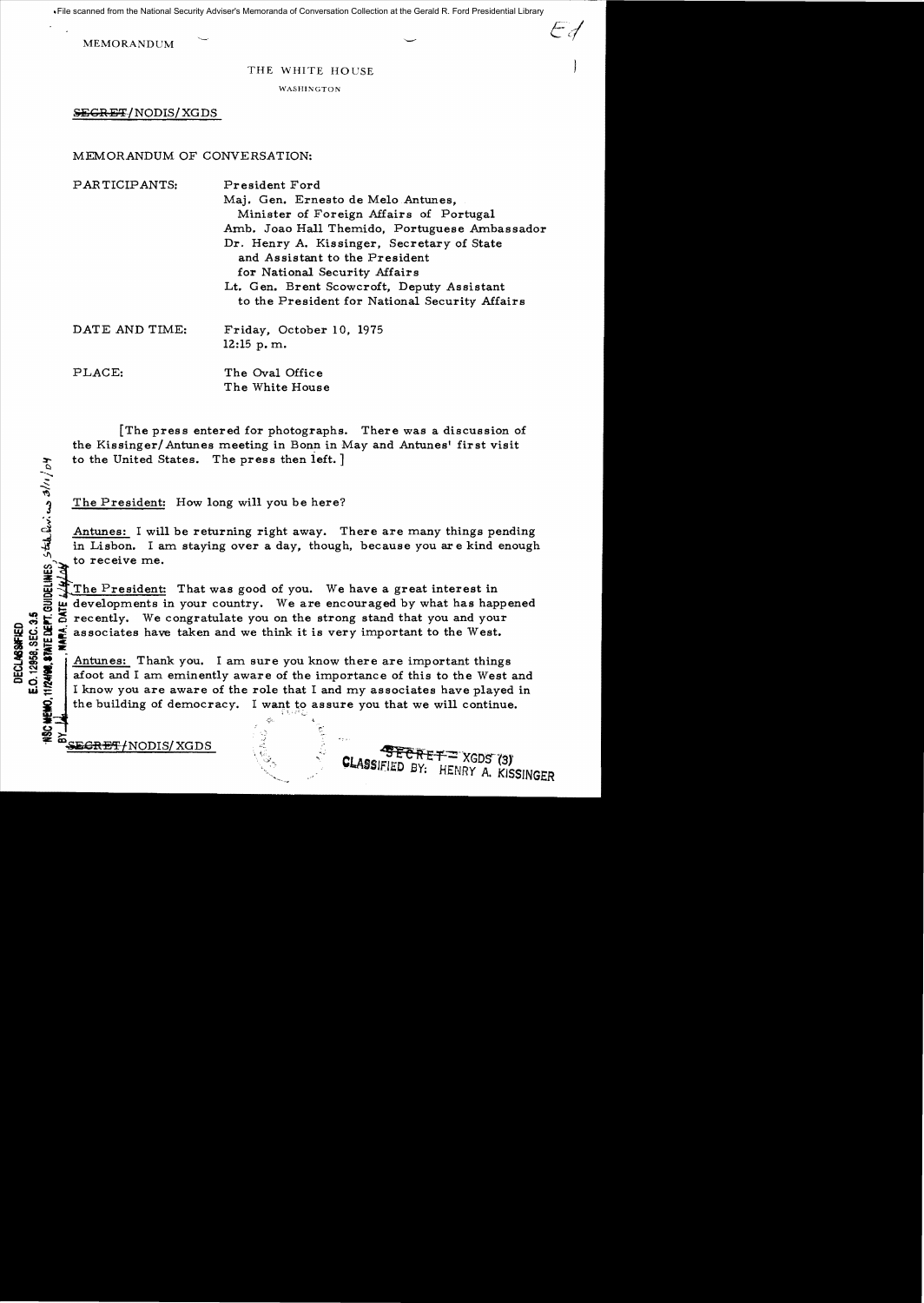## SECRET/NODIS/XGDS -2-

The President: We want to support that in the proper way, and we agree the Portuguese people want to support that democratic development.

Antunes: Regarding those sentiments of the Portuguese people. I am convinced that the capacity of the Portuguese people is adequate to the task, and I think the sentiments of the people will be correctly confirmed in the coming elections. I think the people will justify the confidence of the West.

The President: I was pleased by the vote last spring and I was pleased to see that the most recent Cabinet was limited in Communist participation.

Secretary Kissinger is meeting with you again later today, but I want to say now that we are increasing our assistance to you, both for the refugees and to rebuild your economy.

Antunes: With regard to participation of Communists in the government, the recent prolonged crisis has revealed that the Communist Party does not represent the aspirations of the people. In another vote I am convinced they would get only 6-7%. The minor role they have in the government represents that minor role.

We appreciate your announcement of economic help. We are very grateful. But you should know that our needs are enormous - - both as a result of the past government and the recent revolutionary governments. I will be talking to Secretary Kissinger about this.

The President: We are pleased to be able to help. We plan to help further with the evacuation of refugees, and I understand that this is on the basis that you will not leave military equipment in Angola, when you leave, for the MPLA.

Antunes: We are very grateful for the refugee assistance. It has been valuable, and anything you can do will be a vital help in stabilizing the situation in Portugal.

I already told your Ambassador that we won't help any of the factions in Angola, so we won't leave any equipment at all, based on our policy of neutrality among them.

The President: We deplore the fighting. Is there any prospect of a settlement prior to the independence date of November ll?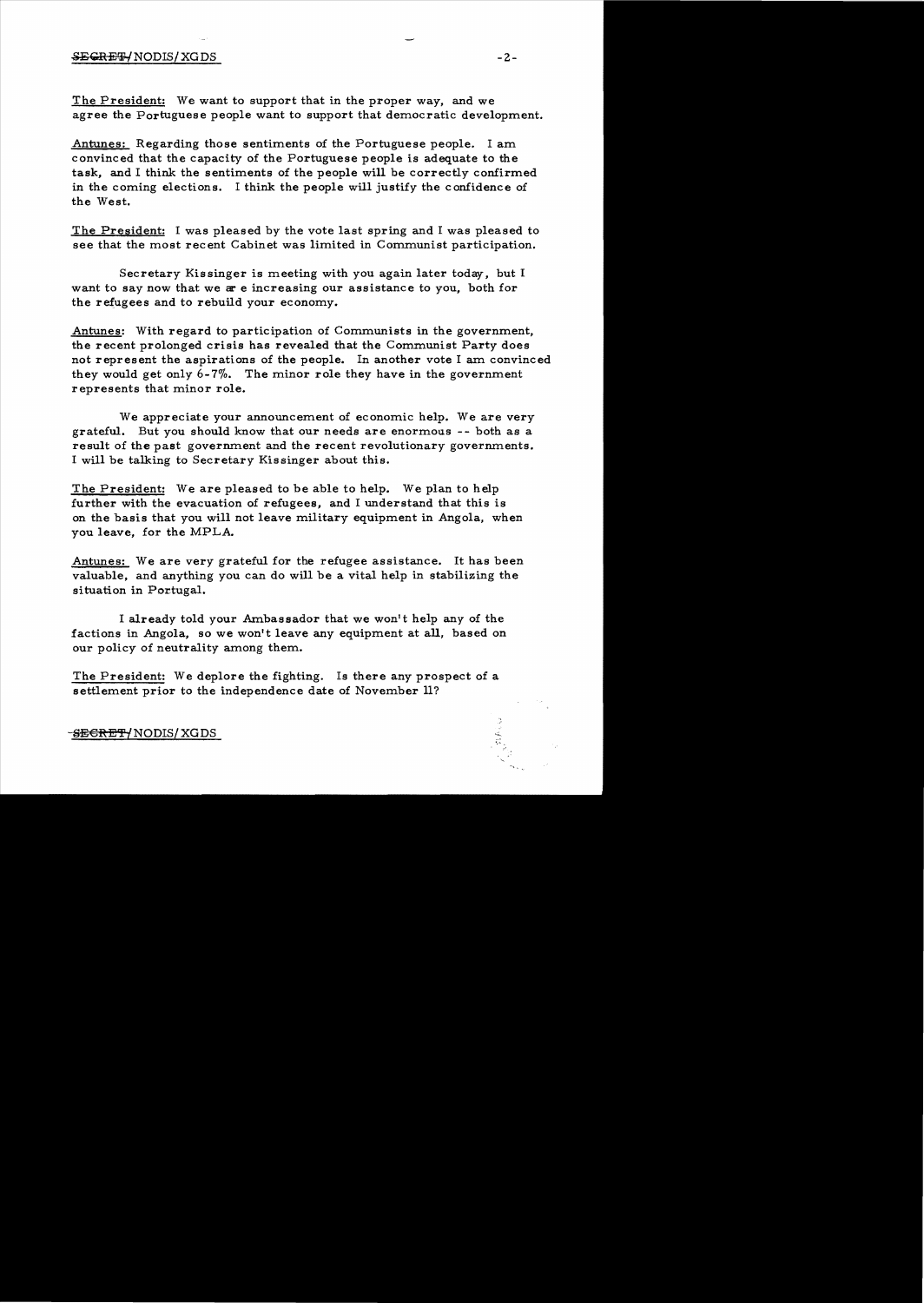## $SEGRET/NODIS/XGDS$  -3-

Antunes: As I said to the UN, our position remains in favor of a conference of the three movements, together with us and representatives of Africa chosen by the three, to settle the situation in accordance with this conference. There should be a settlement which would provide national unity and therefore there should be a government formed which can receive these powers. This is our last effort in Angola, but I am optimistic now, even if a political solution is achieved as a result of this conference. I think civil war will continue.

Kissinger: Do you think Neto is a Communist?

Antunes: I think he is pretty close. although it is difficult to classify him as an orthodox Conmunist. We all are aware of the support he has received from the Soviet Union and other Socialist countries, primarily from the Soviet Union.

The President: What about Roberto and Savimbi?

[Secretary Kissinger leaves the meeting at this point. ]

Antunes: In regard to Roberto, he has no solid political background. He is easily corruptible and dependent on Mobutu. Of the three factions I would say Savimbi is the most inte1ligent, the most able and the strongest politically. Some question his political judgment. He has played on all sides and has switched supporters from outside. I think he wi1l end up losing popularity because of these actions. But at the present moment he has considerable support from Zaire and Zambia, while Neto, because of his bu1l-headedness, has lost some of that support.

The President: They have a11 been involved in decolonization?

Antunes: Yes, so all of them have been involved in fighting against the Portuguese regime.

The President: With the refugees leaving, do they have the capability of running the economy?

Antunes: From what I know of Angola -- and I am familiar with it in depth -- we wi1l see administrative and economic chaos. They don't have the numbers needed to maintain it.

The President: What will happen to Cabinda?

E<del>GRET</del>/NODIS/XGDS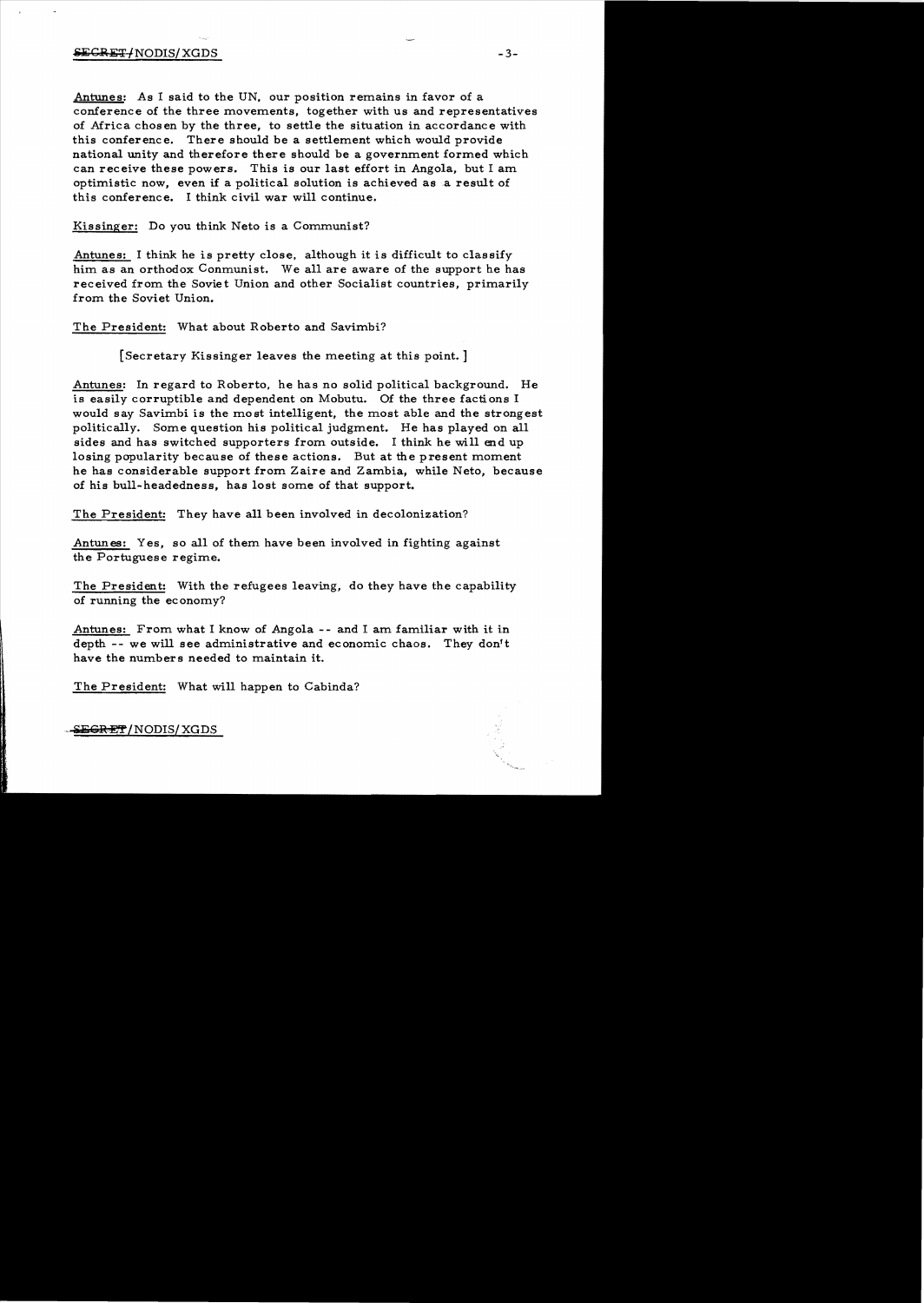## $S$  be seen as  $-4-$

Antunes: Cabinda is now characterized by a separatist tendency, aided by native Cabindans. supported by Zaire and Congo -Brazzaville. So it will probably be separated, with grave consequences to Angola because of its economic value.

The President: We are very sympathetic with what you are doing, and I hop e you will convey our support for what your group is doing and we will do our best to help. What you are doing is in the best interest of the West, and free societies around the world.

Antunes: Thank you for your expression of support. Our struggle is truly a difficult one. We will go the whole route to achieve a free society.<br>We are facing a real struggle against obstructionist groups and We are facing a real struggle against we need all your help.

The President: This meeting with you is much more encouraging than the one I had in Brussels with Goncalves. It appeared then that the will of the Portuguese people was not being expressed. We will help all we can and I give you my very best wishes and those of the American people.

Antunes: Thank you,Mr. President. I want to say how much I appreciate your receiving me and your offer of help. This has been a fruitful dialogue which should lead to new cooperation.

<del>SEGRET/</del> NODIS/ XG DS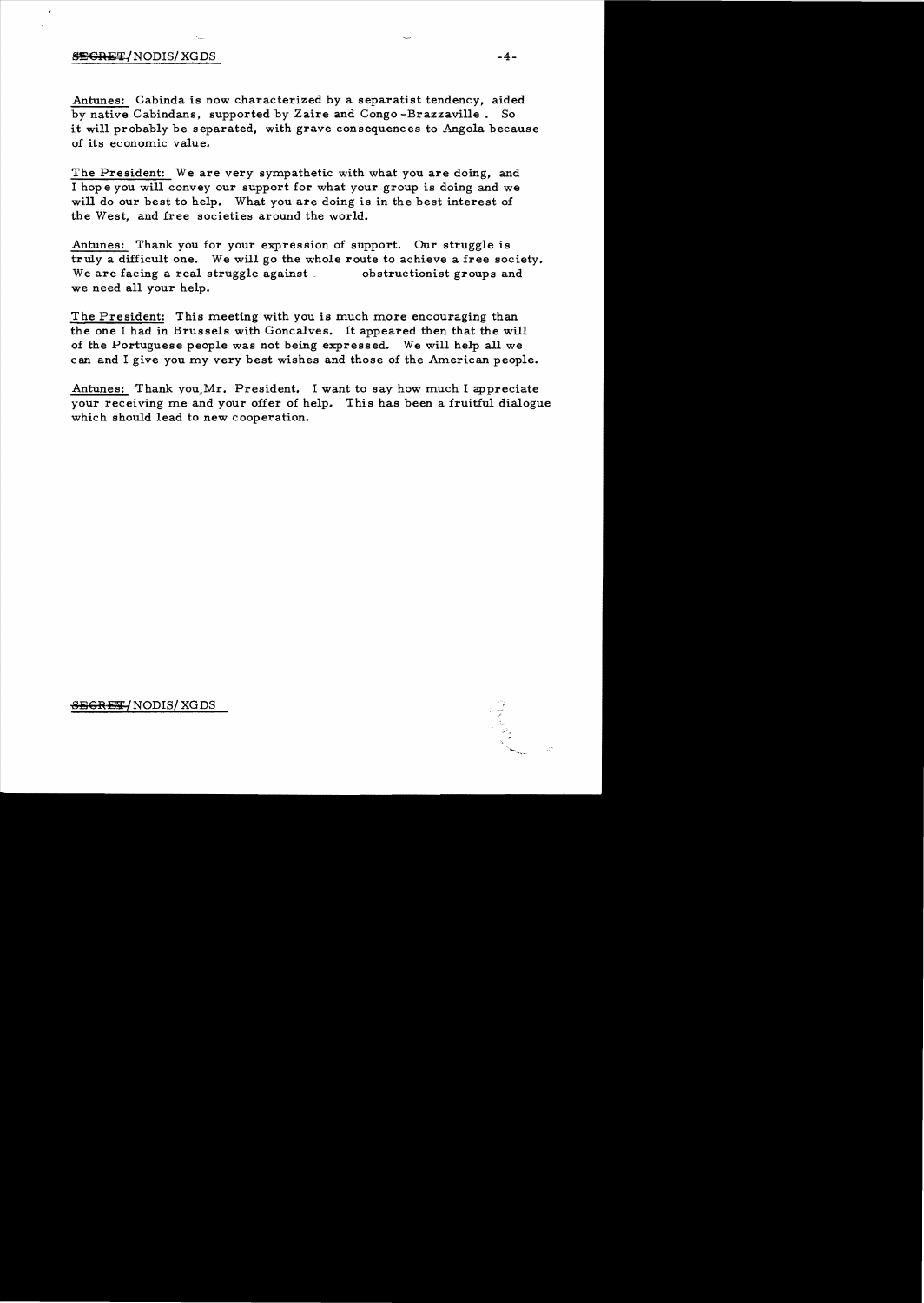monday co god V W spa (For Min duture of Party of )  $1004725$  /2:15 p.m.  $(\rho_{\rm w}, \bar{\rho})$ (Discovered of K-Criticis se mity in Commy, antonino ( there at to US)  $(1)$  ines out) P Harry be have? A 9 mie le nomme reget august plus are my things pending in history, I was strying are a day, to, become you when d'Ilat ma goud france de lui a pententistes had in of to warris me. is définit sir juncontre les incorreges In what has begined wanty, we can justulate sponcer May thank you expose dosperants have Taken + we think it is very exportant to West. A Thompson, Isureyear know the one empartant thing opport + germantly unrou Je enportunal y tris Quilles et skind Margaret (144) 6 garde heur Jetarget in a bundaing clima. Want assient au met intrin from une to see juried Post paper weart to support that denne dlysint. A Regarding that submints of Part people- I comment cupulate de Post people via cediquate to the tobes & circh c soutients que people coul la voue etity varyzuriel me course, clutime Letruck a projecte will protect a contraction of **DECLASSIFIED** E.O. 12958, SEC. 3.5 NSC MEMO, 11/24/98, STATE DEPT. GUIDELINES, state here as 2/11/04

 $BY$   $\frac{1}{2}$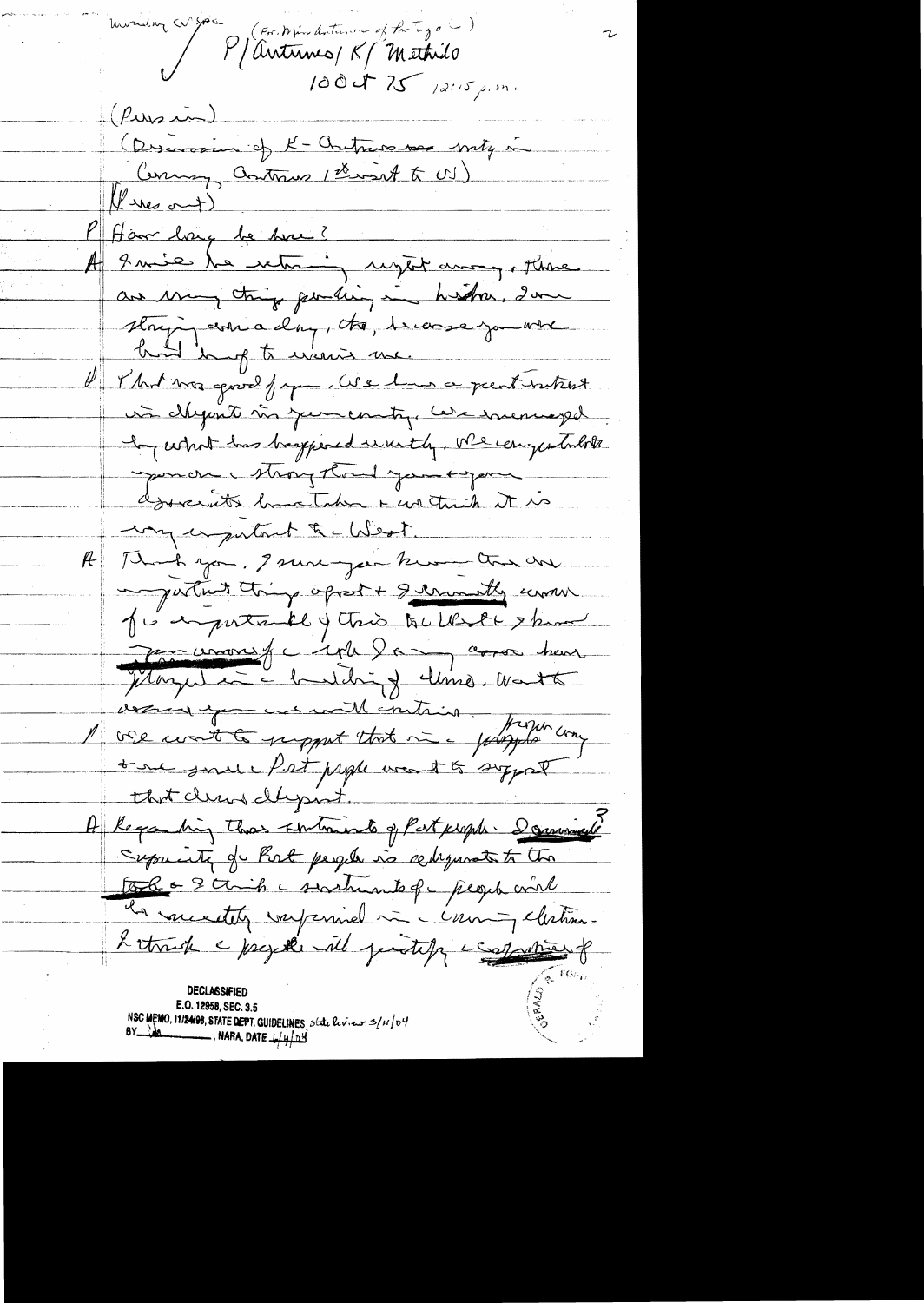Get K third wo Ples on Saturaly

the west. b know plushed by a know lest opining a pleased to see a most recent introduct work to the limited and partneywhich King of up anto tody but 2mm of to Tay we are maning one assession De sin, both for i represent to republic your lion H Ofergeard to gestion of Count in part, creant 57000 prodruged visio has remarked comet party cluest espont a appointer jupigle. In another with I commited they would get and 6-7 %. The unix role me quest exprends two min will be oppreciate your armimit of ear help. We any greateful, but your should know On entitle cre demanner - buth as usuit of part gast & creant unduting part. Small les Contre le 1945.<br>Les proced à forç en récept dans fauthor W ever of repoples + & understand two is en trois juillant line mit epig un Orysla when you level for MPLA. A dis using qualify to expect assistences. It has <u>boundationales anything present do will have</u> mited before the stationing set in lat databash toll your Cloud was won't lody on fic faction in Angora sous mait les og eging at ell, horelon om pohing of wintrality any Chan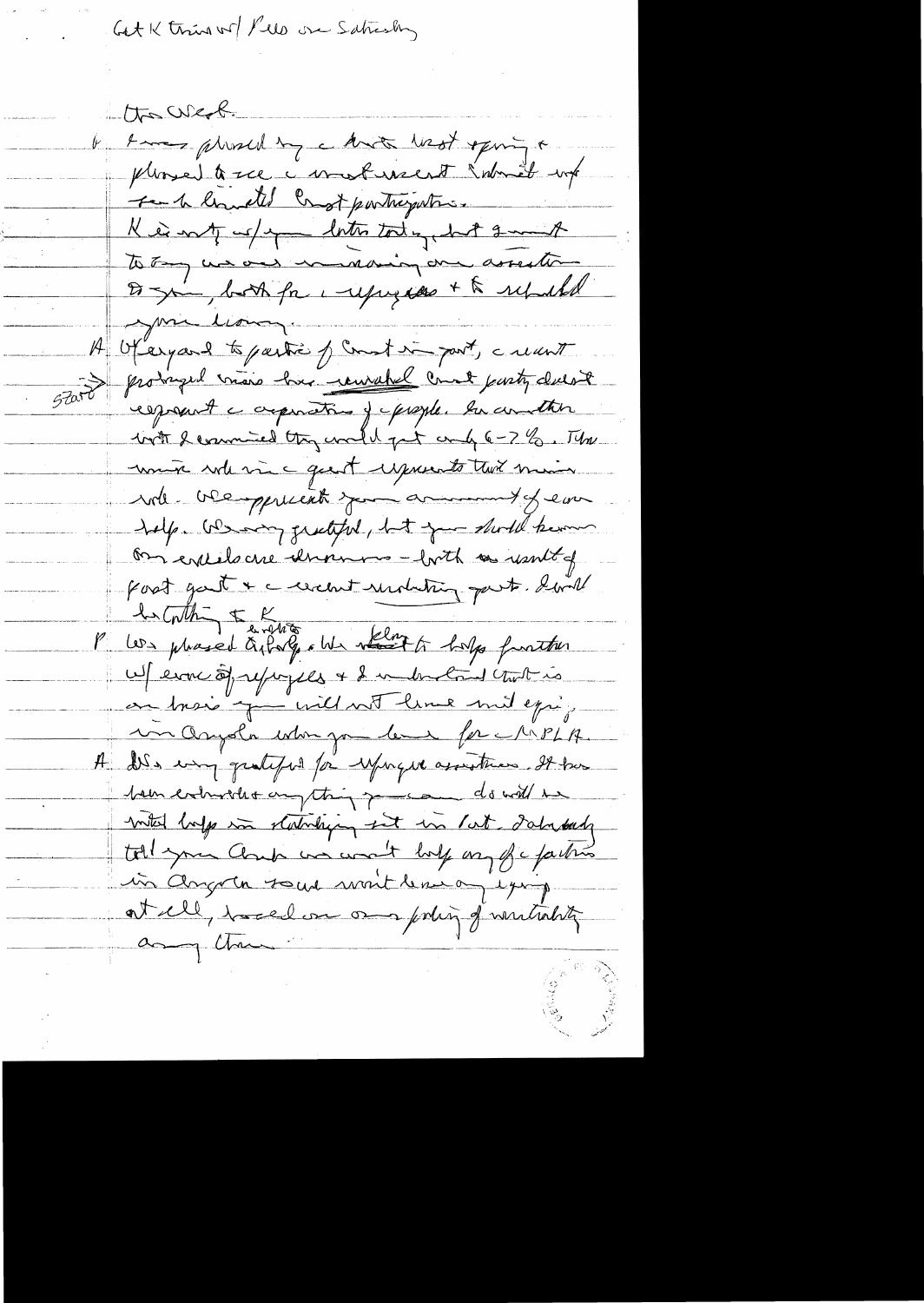l'us diplice populity. S'Antony posseit Ja jettlement print à interse clots of  $Im2112$ A G I sured & UNC, and prestice whenowns in famos 9/earl 9 = 3 mourrants, together w/ ws + rep. y april chain by c 3 to settle a signific accordance of this corry. Should be agettiont which would proved mot mint, or should be a post fruit which can receive these powers. This on last exporting comple, but I enterprise line how if for sotution is a churrel to charlt of the comp. I truck crisil was well contrive K Doing think Netoa Cant H String he putty close out do dig to classify his as arthodox host we all among to support We have read from SUS other Southor vinture, purinty pour S.C. P Wind drant Roberts & Samuelin. (Kleames) It knopaltkolorde, in how are solid politoint-Grand He Roady corresptibile x dycerebrition Modulin. Of C 3 factures Emmelling Samulin et work with, work able + shought pointrelle. Some proster très pol quelquant.  $\mathbb{N}\times$  lives plurped on all rides + bing proteined 1-pporters from alterily, of think hommil build up long / putanty to easily the critics. But at present mount be now essentivent part pour 8 avre + 7 avriliers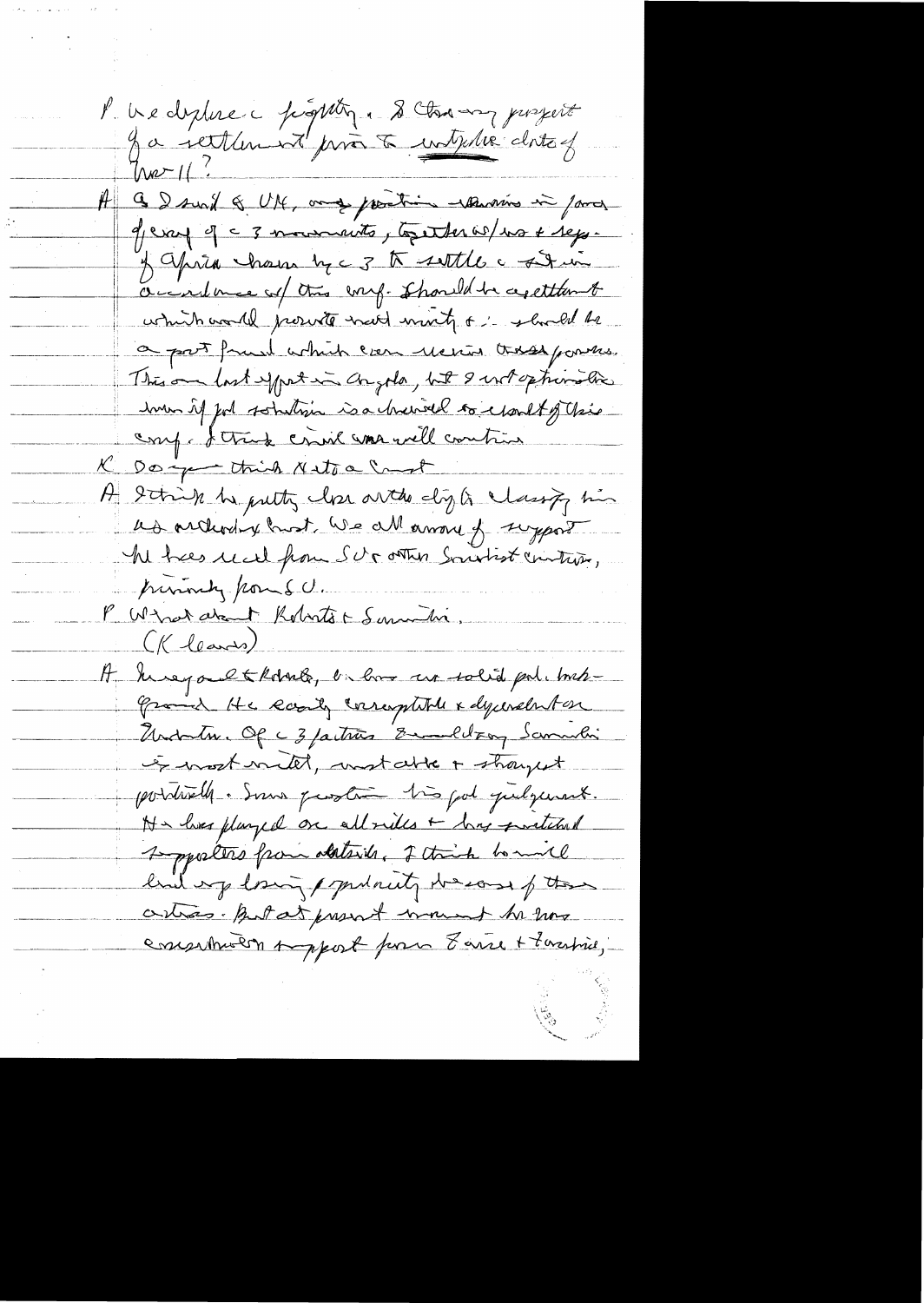while Nute, become of two hullhealther has lot eau ef trat signat.<br>P Hade al ben invoted à dicolonization. partie exposus lemon de thos home empañatet grunning escenag? A Finn what Ihave of anyoke - + 2 familier in depth - ceremont and admirent error chaos. They dont have # to montari it. / what will hyper to Calment A Colunda es come channet po tre reparative therebring, and by nativie calmations, suggested In Zaint Congo (B). Sont will par la L'yaratd, se gross esseignements à congots tronc fits erousable P We was symp in what go an change of hyp. per will convey our sypart for what you groupe doing a credram best k belg-what you longer in tost interest of what i dont presentie avandement. A Thank you for equen Ayrorin of organ 8, Own stample is tody a dif one. We will go a whole exercite to return a full soundy. We passing a real strayyle a yount obstructions Europe & un inicident pour holps. PT Lis entry W/ James is enmarked and energy than that in Bureselo w/ la Chicalise St appended that with of Put people not